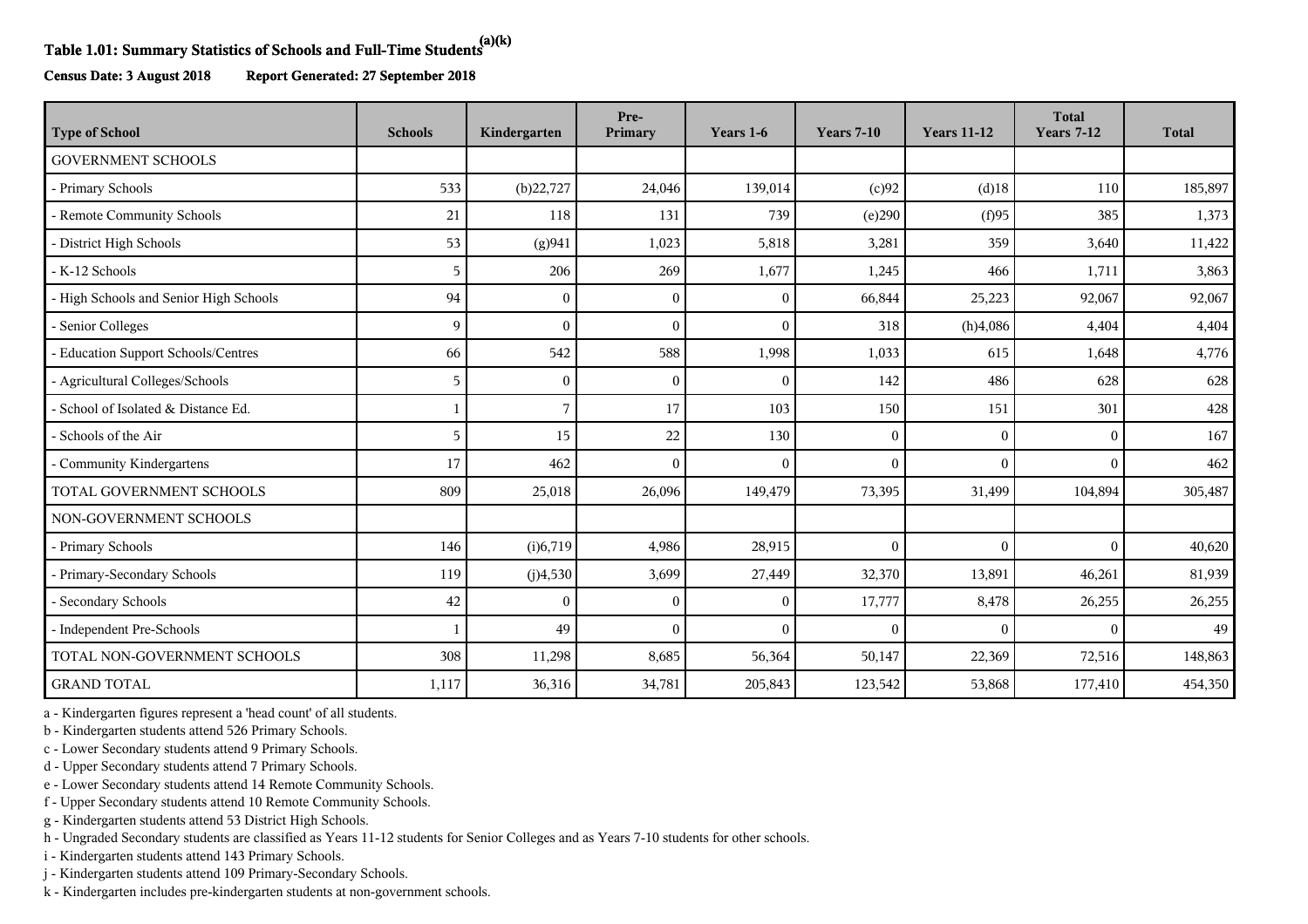## **Table 1.01: Summary Statistics of Metropolitan Schools and Full-Time Students(a)(k)**

**Census Date: 3 August 2018 Report Generated: 27 September 2018**

| <b>Type of School</b>                  | <b>Schools</b> | Kindergarten | Pre-<br>Primary | Years 1-6    | <b>Years 7-10</b> | <b>Years 11-12</b> | <b>Total</b><br><b>Years 7-12</b> | <b>Total</b> |
|----------------------------------------|----------------|--------------|-----------------|--------------|-------------------|--------------------|-----------------------------------|--------------|
| <b>GOVERNMENT SCHOOLS</b>              |                |              |                 |              |                   |                    |                                   |              |
| - Primary Schools                      | 352            | $(b)$ 18,324 | 19,413          | 111,289      | (c)0              | (d)0               | $\theta$                          | 149,026      |
| - District High Schools                | 2              | $(g)$ 113    | 122             | 681          | 621               | $\mathbf{0}$       | 621                               | 1,537        |
| - K-12 Schools                         |                | 33           | 80              | 476          | 339               | 156                | 495                               | 1,084        |
| - High Schools and Senior High Schools | 67             | $\Omega$     | $\Omega$        | $\mathbf{0}$ | 53,178            | 20,840             | 74,018                            | 74,018       |
| Senior Colleges                        | 6              | $\Omega$     | $\sqrt{ }$      | $\mathbf{0}$ | 3                 | (h)2,660           | 2,663                             | 2,663        |
| - Education Support Schools/Centres    | 53             | 518          | 565             | 1,817        | 861               | 523                | 1,384                             | 4,284        |
| - School of Isolated & Distance Ed.    |                |              | 17              | 103          | 150               | 151                | 301                               | 428          |
| Community Kindergartens                | 14             | 336          | $\Omega$        | $\theta$     | $\Omega$          | $\theta$           | $\Omega$                          | 336          |
| TOTAL GOVERNMENT SCHOOLS               | 496            | 19,331       | 20,197          | 114,366      | 55,152            | 24,330             | 79,482                            | 233,376      |
| NON-GOVERNMENT SCHOOLS                 |                |              |                 |              |                   |                    |                                   |              |
| - Primary Schools                      | 99             | (i)5,401     | 4,042           | 23,102       | $\mathbf{0}$      | $\mathbf{0}$       | $\Omega$                          | 32,545       |
| - Primary-Secondary Schools            | 81             | (j)3,689     | 3,025           | 22,664       | 28,169            | 12,577             | 40,746                            | 70,124       |
| - Secondary Schools                    | 32             |              |                 | $\mathbf{0}$ | 14,642            | 7,338              | 21,980                            | 21,980       |
| - Independent Pre-Schools              |                | 49           |                 | $\theta$     | $\theta$          | $\mathbf{0}$       | $\Omega$                          | 49           |
| TOTAL NON-GOVERNMENT SCHOOLS           | 213            | 9,139        | 7,067           | 45,766       | 42,811            | 19,915             | 62,726                            | 124,698      |
| <b>GRAND TOTAL</b>                     | 709            | 28,470       | 27,264          | 160,132      | 97,963            | 44,245             | 142,208                           | 358,074      |

a - Kindergarten figures represent a 'head count' of all students.

b - Kindergarten students attend 349 Primary Schools.

c - Lower Secondary students attend 0 Primary Schools.

d - Upper Secondary students attend 0 Primary Schools.

e - Lower Secondary students attend 0 Remote Community Schools.

f - Upper Secondary students attend 0 Remote Community Schools.

g - Kindergarten students attend 2 District High Schools.

h - Ungraded Secondary students are classified as Years 11-12 students for Senior Colleges and as Years 7-10 students for other schools.

i - Kindergarten students attend 98 Primary Schools.

j - Kindergarten students attend 74 Primary-Secondary Schools.

k - Kindergarten includes pre-kindergarten students at non-government schools.